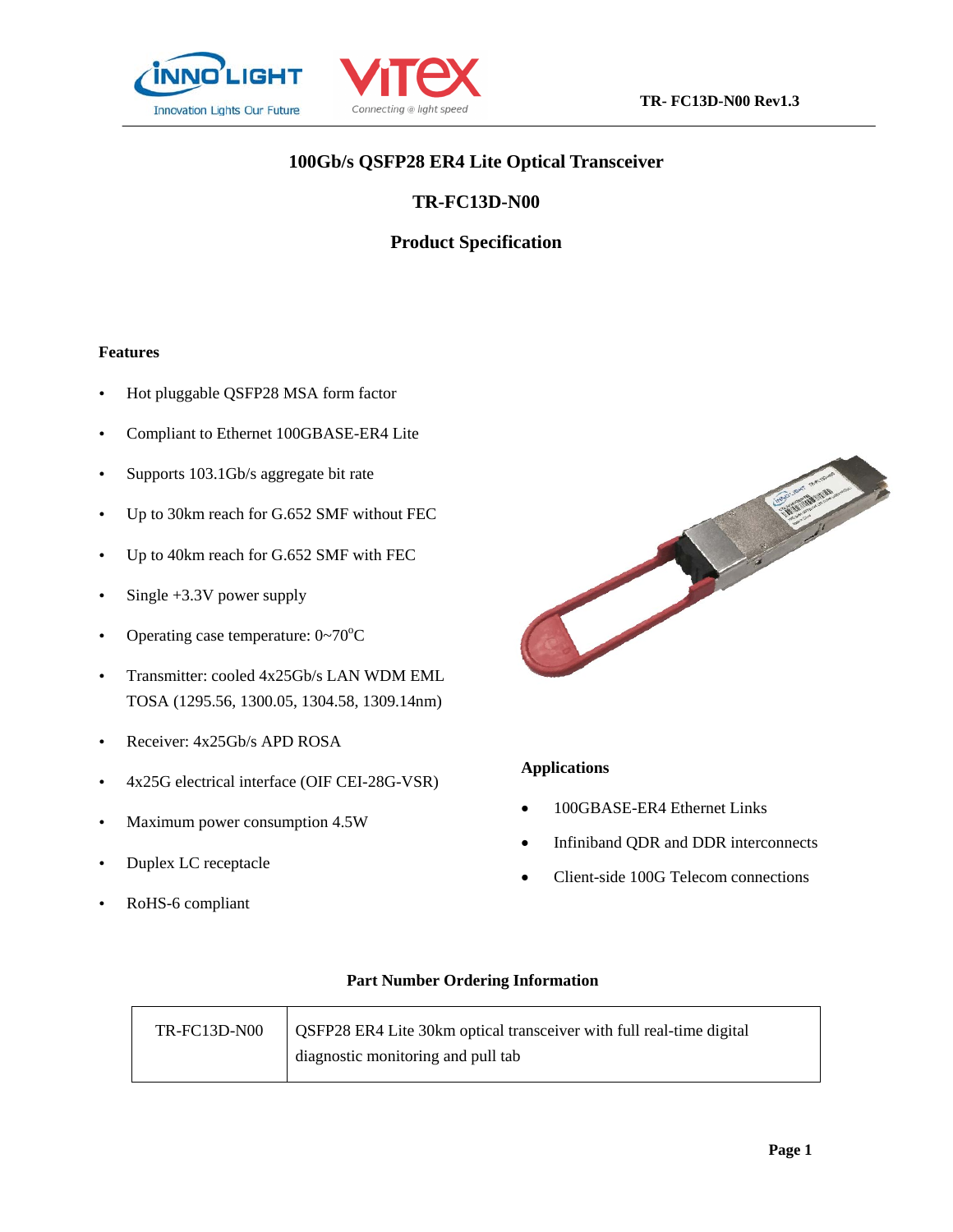



## **1. General Description**

This product is a 100Gb/s transceiver module designed for optical communication applications compliant to Ethernet 100GBASE-ER4 Lite standard. The module converts 4 input channels of 25Gb/s electrical data to 4 channels of LAN WDM optical signals and then multiplexes them into a single channel for 100Gb/s optical transmission. Reversely on the receiver side, the module demultiplexes a 100Gb/s optical input into 4 channels of LAN WDM optical signals and then converts them to 4 output channels of electrical data.

The central wavelengths of the 4 LAN WDM channels are 1295.56, 1300.05, 1304.58 and 1309.14 nm as members of the LAN WDM wavelength grid defined in IEEE 802.3ba. The high performance cooled LAN WDM EA-DFB transmitters and high sensitivity APD receivers provide superior performance for 100Gigabit Ethernet applications up to 30km links without FEC and 40km links with FEC.

The product is designed with form factor, optical/electrical connection and digital diagnostic interface according to the QSFP+ Multi-Source Agreement (MSA). It has been designed to meet the harshest external operating conditions including temperature, humidity and EMI interference.

## **2. Functional Description**

The transceiver module receives 4 channels of 25Gb/s electrical data, which are processed by a 4 channel Clock and Data Recovery (CDR) IC that reshapes and reduces the jitter of each electrical signal. Subsequently, EML laser driver IC converts each one of the 4 channels of electrical signals to an optical signal that is transmitted from one of the 4 cooled EML lasers which are packaged in the Transmitter Optical Sub-Assembly (TOSA). Each laser launches the optical signal in specific wavelength specified in IEEE 802.3ba 100GBASE-ER4 requirements. These 4-lane optical signals will be optically multiplexed into a single fiber by a 4-to-1 optical WDM MUX. The optical output power of each channel is maintained constant by an automatic power control (APC) circuit. The transmitter output can be turned off by TX\_DIS hardware signal and/or 2-wire serial interface.

The receiver receives 4-lane LAN WDM optical signals. The optical signals are de-multiplexed by a 1-to-4 optical DEMUX and each of the resulting 4 channels of optical signals is fed into one of the 4 receivers that are packaged into the Receiver Optical Sub-Assembly (ROSA). Each receiver converts the optical signal to an electrical signal. The regenerated electrical signals are retimed and de-jittered and amplified by the RX portion of the 4-channel CDR. The retimed 4-lane output electrical signals are compliant with CEI-28G-VSR interface requirements. In addition, each received optical signal is monitored by the DOM section. The monitored value is reported through the 2-wire serial interface. If one or more received optical signal is weaker than the threshold level, RX\_LOS hardware alarm will be triggered.

A single +3.3V power supply is required to power up this product. Both power supply pins VccTx and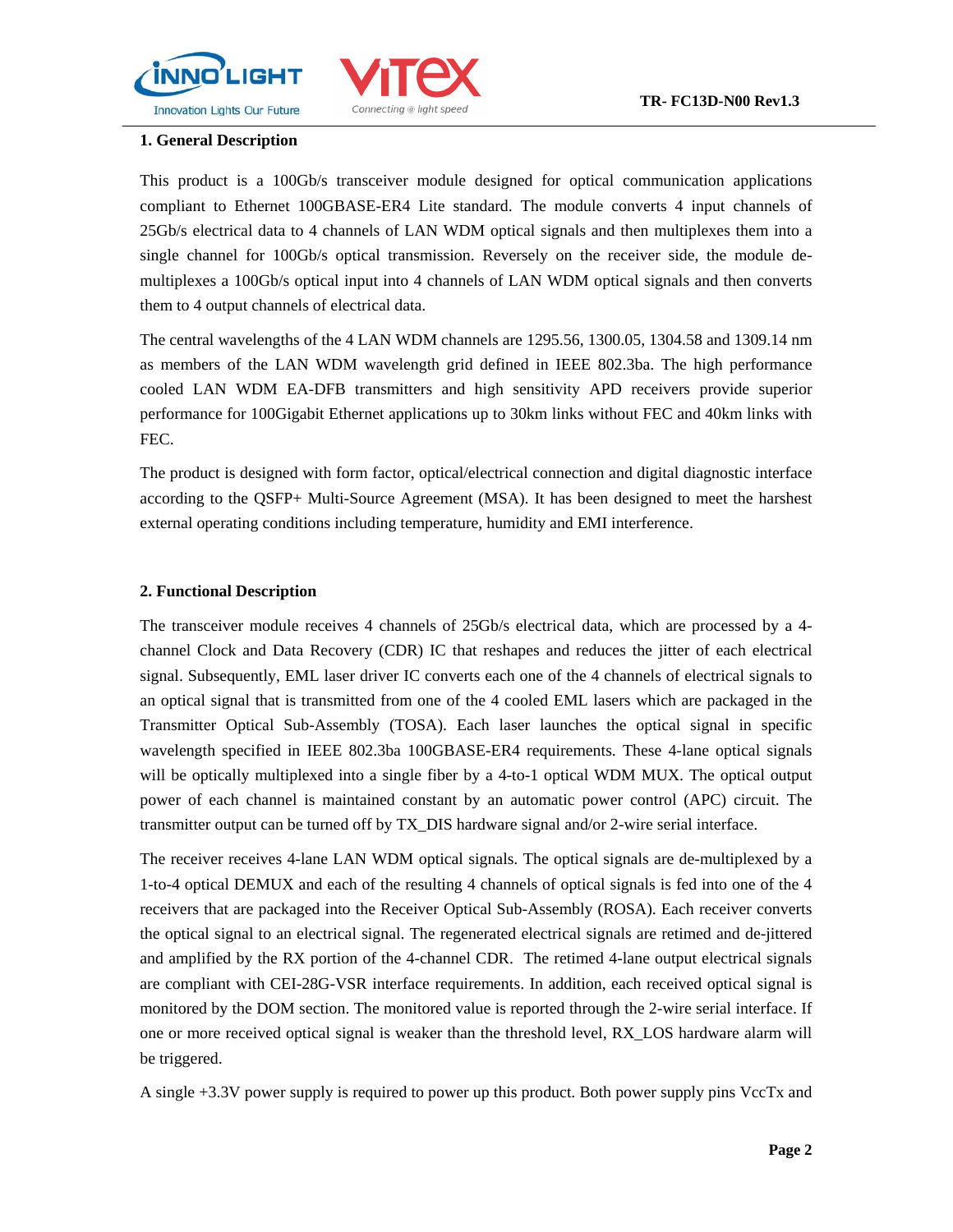



VccRx are internally connected and should be applied concurrently. As per MSA specifications the module offers 7 low speed hardware control pins (including the 2-wire serial interface): ModSelL, SCL, SDA, ResetL, LPMode, ModPrsL and IntL.

Module Select (ModSelL) is an input pin. When held low by the host, this product responds to 2-wire serial communication commands. The ModSelL allows the use of this product on a single 2-wire interface bus – individual ModSelL lines must be used.

Serial Clock (SCL) and Serial Data (SDA) are required for the 2-wire serial bus communication interface and enable the host to access the QSFP28 memory map.

The ResetL pin enables a complete reset, returning the settings to their default state, when a low level on the ResetL pin is held for longer than the minimum pulse length. During the execution of a reset the host shall disregard all status bits until it indicates a completion of the reset interrupt. The product indicates this by posting an IntL (Interrupt) signal with the Data\_Not\_Ready bit negated in the memory map. Note that on power up (including hot insertion) the module should post this completion of reset interrupt without requiring a reset.

Low Power Mode (LPMode) pin is used to set the maximum power consumption for the product in order to protect hosts that are not capable of cooling higher power modules, should such modules be accidentally inserted.

Module Present (ModPrsL) is a signal local to the host board which, in the absence of a product, is normally pulled up to the host Vcc. When the product is inserted into the connector, it completes the path to ground through a resistor on the host board and asserts the signal. ModPrsL then indicates its present by setting ModPrsL to a "Low" state.

Interrupt (IntL) is an output pin. "Low" indicates a possible operational fault or a status critical to the host system. The host identifies the source of the interrupt using the 2-wire serial interface. The IntL pin is an open collector output and must be pulled to the Host Vcc voltage on the Host board.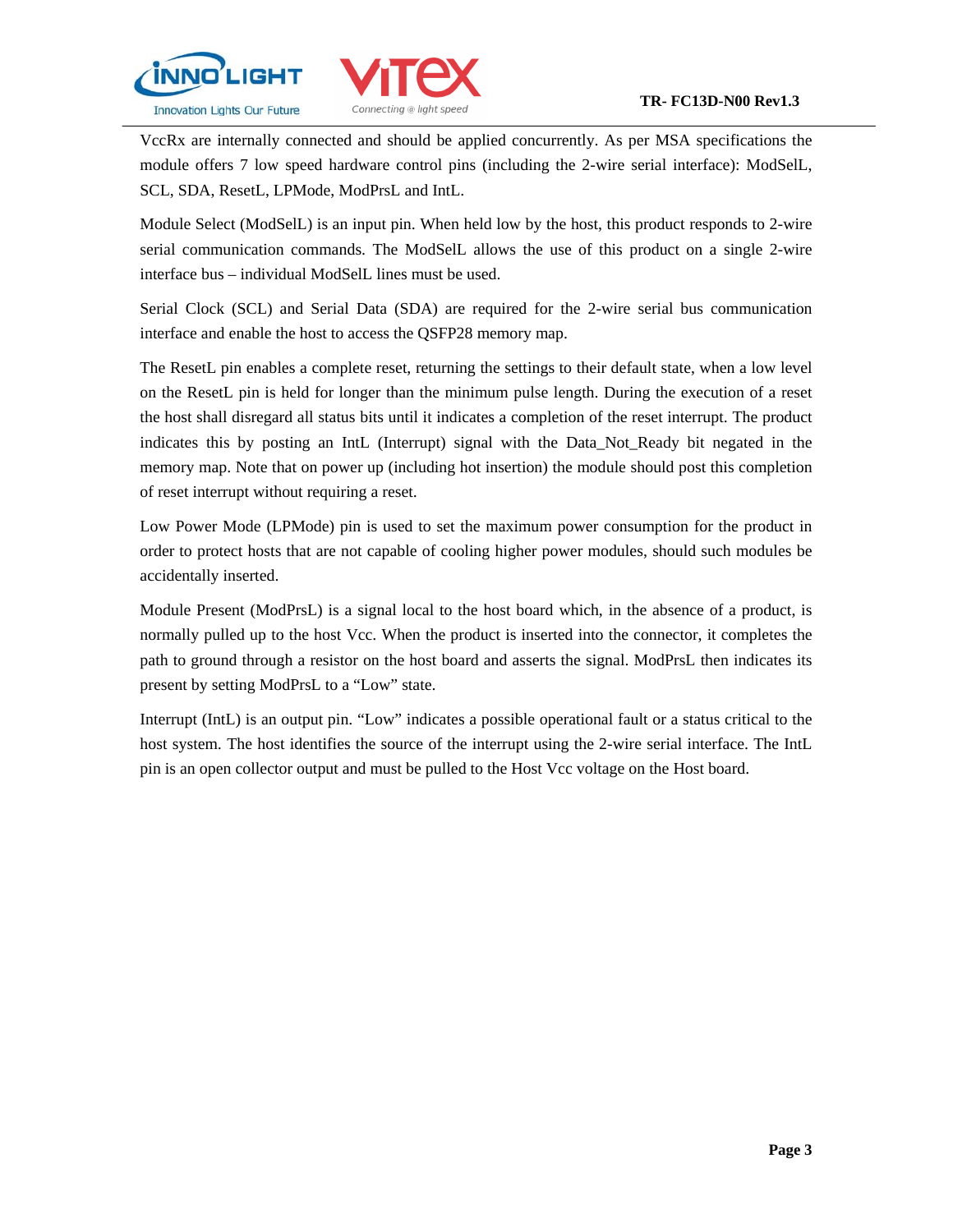



## **3. Transceiver Block Diagram**



**Figure 1. Transceiver Block Diagram**

## **4. Pin Assignment and Description**



**Figure 2. MSA compliant Connector**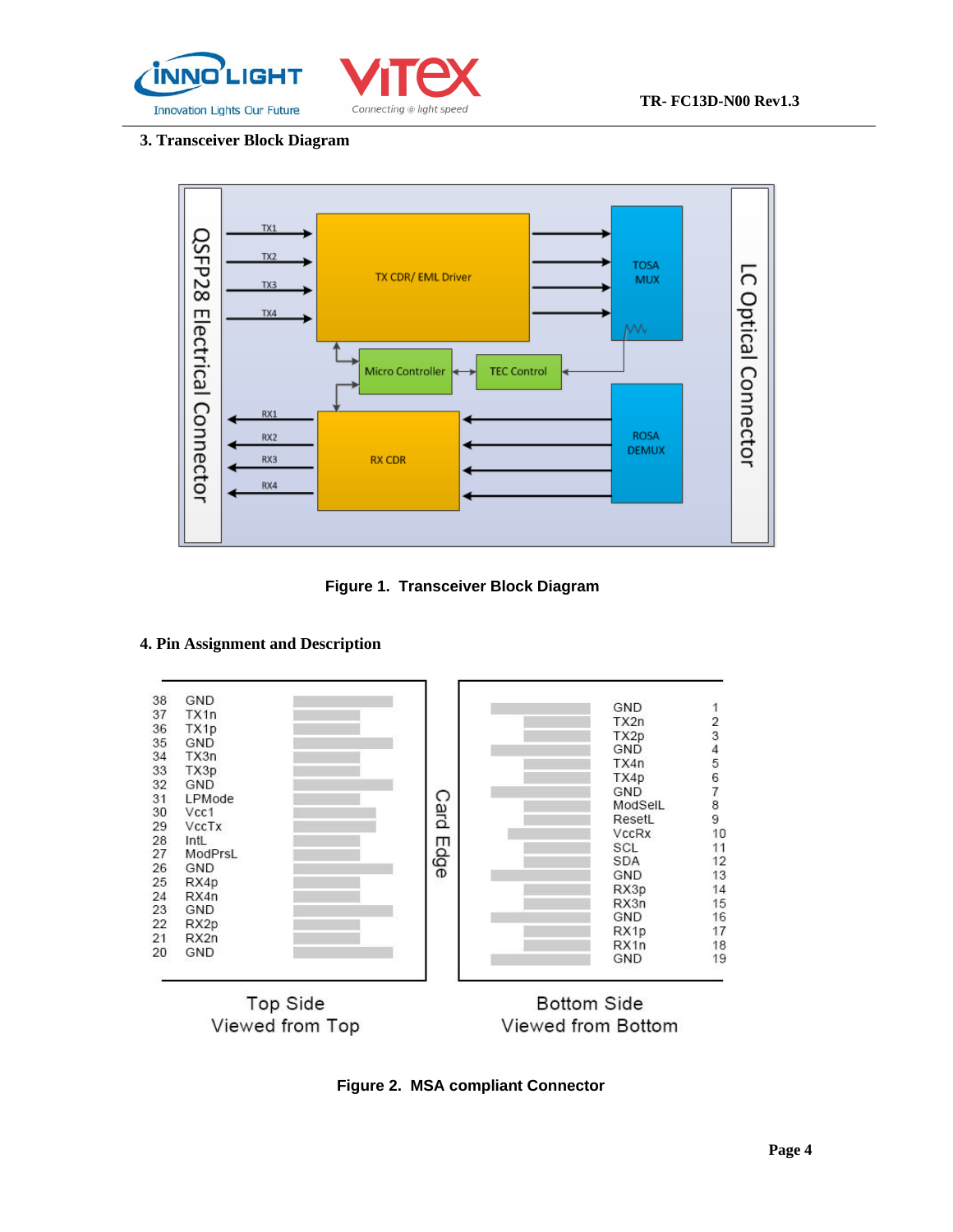



## **Pin Definition**

| PIN            | Logic      | <b>Symbol</b> | <b>Name/Description</b>              | <b>Notes</b>   |
|----------------|------------|---------------|--------------------------------------|----------------|
| 1              |            | <b>GND</b>    | Ground                               | 1              |
| $\overline{2}$ | CML-I      | Tx2n          | Transmitter Inverted Data Input      |                |
| 3              | CML-I      | Tx2p          | Transmitter Non-Inverted Data output |                |
| $\overline{4}$ |            | <b>GND</b>    | Ground                               | 1              |
| 5              | $CML-I$    | Tx4n          | Transmitter Inverted Data Input      |                |
| 6              | CML-I      | Tx4p          | Transmitter Non-Inverted Data output |                |
| 7              |            | <b>GND</b>    | Ground                               | 1              |
| 8              | LVTLL-I    | ModSelL       | Module Select                        |                |
| 9              | LVTLL-I    | ResetL        | <b>Module Reset</b>                  |                |
| 10             |            | VccRx         | +3.3V Power Supply Receiver          | 2              |
| 11             | LVCMOS-I/O | <b>SCL</b>    | 2-Wire Serial Interface Clock        |                |
| 12             | LVCMOS-I/O | <b>SDA</b>    | 2-Wire Serial Interface Data         |                |
| 13             |            | <b>GND</b>    | Ground                               |                |
| 14             | CML-O      | Rx3p          | Receiver Non-Inverted Data Output    |                |
| 15             | $CML-O$    | Rx3n          | Receiver Inverted Data Output        |                |
| 16             |            | <b>GND</b>    | Ground                               | $\mathbf{1}$   |
| 17             | $CML-O$    | Rx1p          | Receiver Non-Inverted Data Output    |                |
| 18             | CML-O      | Rx1n          | Receiver Inverted Data Output        |                |
| 19             |            | <b>GND</b>    | Ground                               | 1              |
| 20             |            | <b>GND</b>    | Ground                               | 1              |
| 21             | $CML-O$    | Rx2n          | Receiver Inverted Data Output        |                |
| 22             | CML-O      | Rx2p          | Receiver Non-Inverted Data Output    |                |
| 23             |            | <b>GND</b>    | Ground                               | 1              |
| 24             | CML-O      | Rx4n          | Receiver Inverted Data Output        | 1              |
| 25             | $CML-O$    | Rx4p          | Receiver Non-Inverted Data Output    |                |
| 26             |            | <b>GND</b>    | Ground                               | $\mathbf{1}$   |
| 27             | LVTTL-O    | ModPrsL       | Module Present                       |                |
| 28             | LVTTL-O    | IntL          | Interrupt                            |                |
| 29             |            | VccTx         | +3.3 V Power Supply transmitter      | $\overline{2}$ |
| 30             |            | Vcc1          | +3.3 V Power Supply                  | 2              |
| 31             | LVTTL-I    | LPMode        | Low Power Mode                       |                |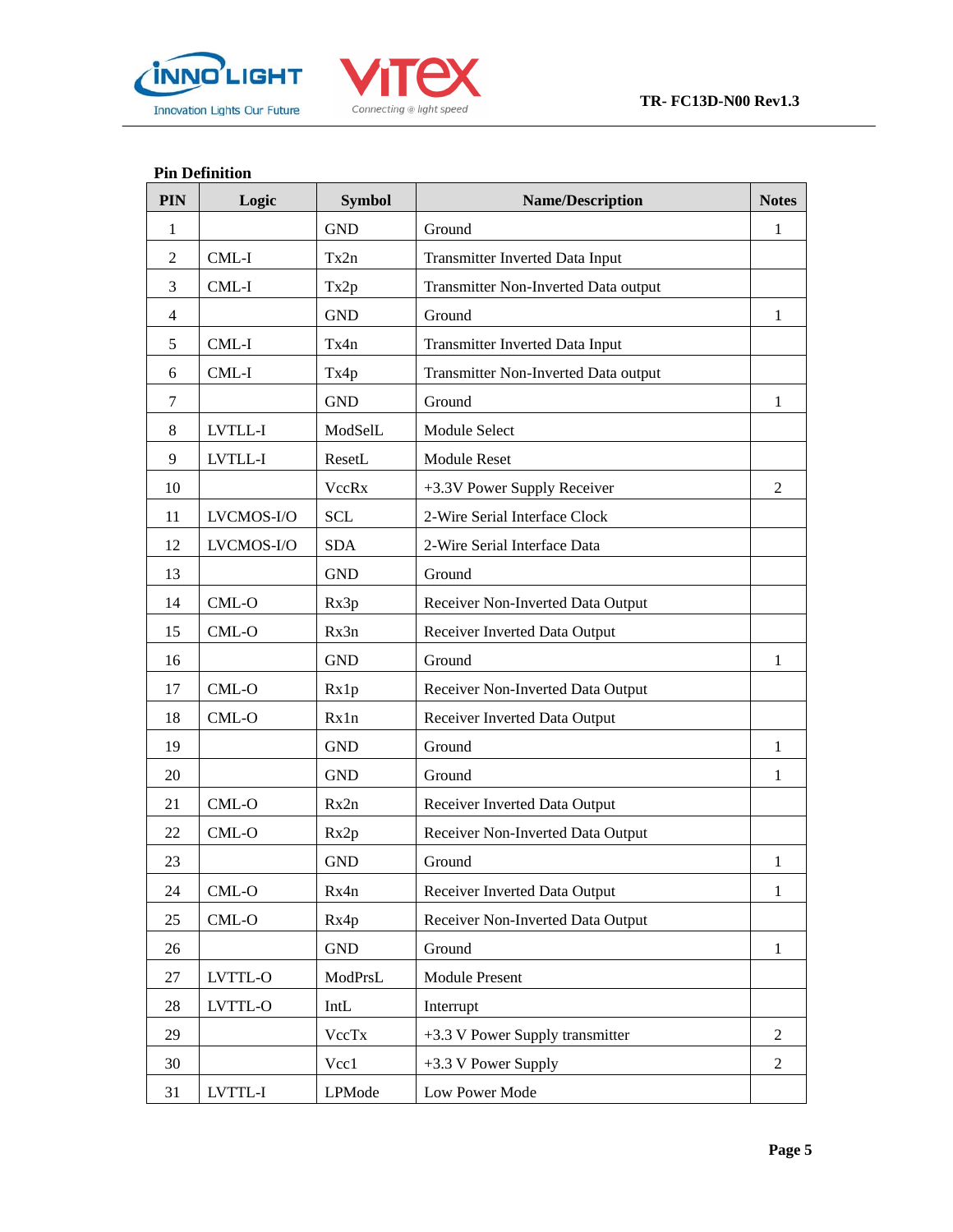



| 32 |       | <b>GND</b> | Ground                                  |  |
|----|-------|------------|-----------------------------------------|--|
| 33 | CML-I | Tx3p       | Transmitter Non-Inverted Data Input     |  |
| 34 | CML-I | Tx3n       | <b>Transmitter Inverted Data Output</b> |  |
| 35 |       | <b>GND</b> | Ground                                  |  |
| 36 | CML-I | Tx1p       | Transmitter Non-Inverted Data Input     |  |
| 37 | CML-I | Tx1n       | <b>Transmitter Inverted Data Output</b> |  |
| 38 |       | GND        | Ground                                  |  |

Notes:

- 1. GND is the symbol for signal and supply (power) common for the QSFP28 module. All are common within the module and all module voltages are referenced to this potential unless otherwise noted. Connect these directly to the host board signal common ground plane.
- 2. VccRx, Vcc1 and VccTx are the receiving and transmission power suppliers and shall be applied concurrently. Recommended host board power supply filtering is shown in Figure 3 below. Vcc Rx, Vcc1 and Vcc Tx may be internally connected within the module in any combination. The connector pins are each rated for a maximum current of 1000mA.

## **5. Recommended Power Supply Filter**



**Figure 3. Recommended Power Supply Filter**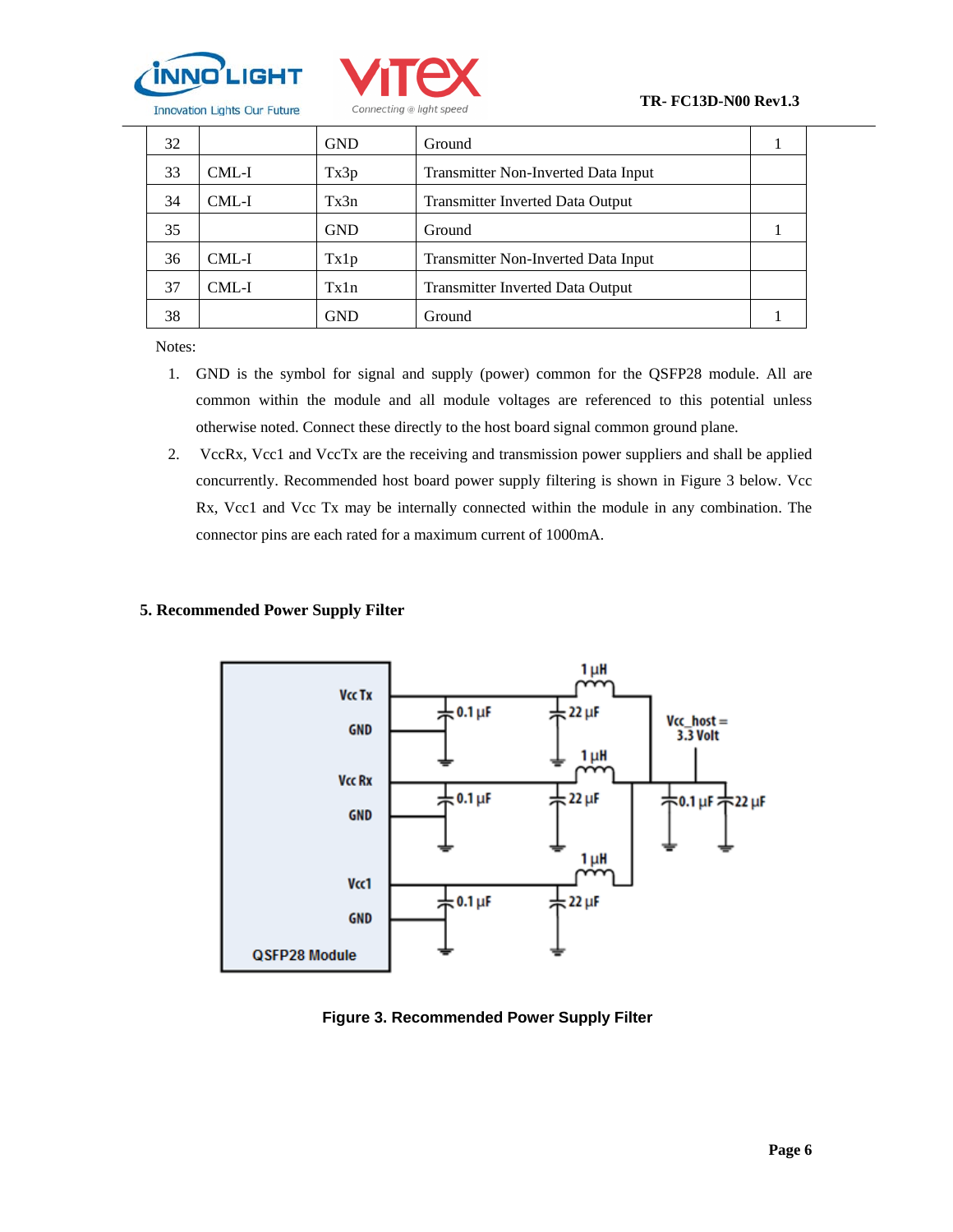



## **6. Absolute Maximum Ratings**

It has to be noted that the operation in excess of any individual absolute maximum ratings might cause permanent damage to this module.

| <b>Parameter</b>                     | <b>Symbol</b>              | <b>Min</b> | <b>Max</b> | <b>Units</b>  | <b>Notes</b> |
|--------------------------------------|----------------------------|------------|------------|---------------|--------------|
| <b>Storage Temperature</b>           | $T_S$                      | $-40$      | 85         | degC          |              |
| <b>Operating Case Temperature</b>    | $T_{OP}$                   | 0          | 70         | degC          |              |
| <b>Power Supply Voltage</b>          | $V_{CC}$                   | $-0.5$     | 3.6        | V             |              |
| Relative Humidity (non-condensation) | <b>RH</b>                  | 0          | 85         | $\frac{0}{0}$ |              |
| Damage Threshold, each Lane          | $\mathrm{TH}_{\mathrm{d}}$ | $-3.0$     |            | dBm           |              |

## **7. Recommended Operating Conditions and Power Supply Requirements**

| <b>Parameter</b>                       | <b>Symbol</b>  | <b>Min</b>     | <b>Typical</b> | <b>Max</b> | <b>Units</b> | <b>Notes</b> |
|----------------------------------------|----------------|----------------|----------------|------------|--------------|--------------|
| <b>Operating Case Temperature</b>      | $T_{OP}$       | $\theta$       |                | 70         | degC         |              |
| Power Supply Voltage                   | $V_{CC}$       | 3.135          | 3.3            | 3.465      | V            |              |
| Data Rate, each Lane                   |                |                | 25.78125       |            | Gb/s         |              |
| Data Rate Accuracy                     |                | $-100$         |                | 100        | ppm          |              |
| Control Input Voltage High             |                | $\mathfrak{D}$ |                | <b>Vcc</b> | V            |              |
| Control Input Voltage Low              |                | $\Omega$       |                | 0.8        | V            |              |
| Link Distance with G.652 (without FEC) | D <sub>1</sub> |                |                | 30         | km           |              |
| Link Distance with G.652 (with FEC)    | D <sub>2</sub> |                |                | 40         | km           |              |

Notes:

1. Depending on actual fiber loss/km (link distance specified is for fiber insertion loss of 0.4dB/km)

## **8. Electrical Characteristics**

The following electrical characteristics are defined over the Recommended Operating Environment unless otherwise specified.

| <b>Parameter</b>                                | <b>Test</b><br>Point | <b>Min</b> | <b>Typical</b> | <b>Max</b> | <b>Units</b> | <b>Notes</b> |  |
|-------------------------------------------------|----------------------|------------|----------------|------------|--------------|--------------|--|
| Power Consumption                               |                      |            |                | 4.5        | W            |              |  |
| <b>Supply Current</b>                           | Icc                  |            |                | 1.36       | A            |              |  |
| <b>Transmitter (each Lane)</b>                  |                      |            |                |            |              |              |  |
| <b>Overload Differential Voltage</b><br>$pk-pk$ | TP <sub>1</sub> a    | 900        |                |            | mV           |              |  |
| Common Mode Voltage (Vcm)                       | TP <sub>1</sub>      | $-350$     |                | 2850       | mV           |              |  |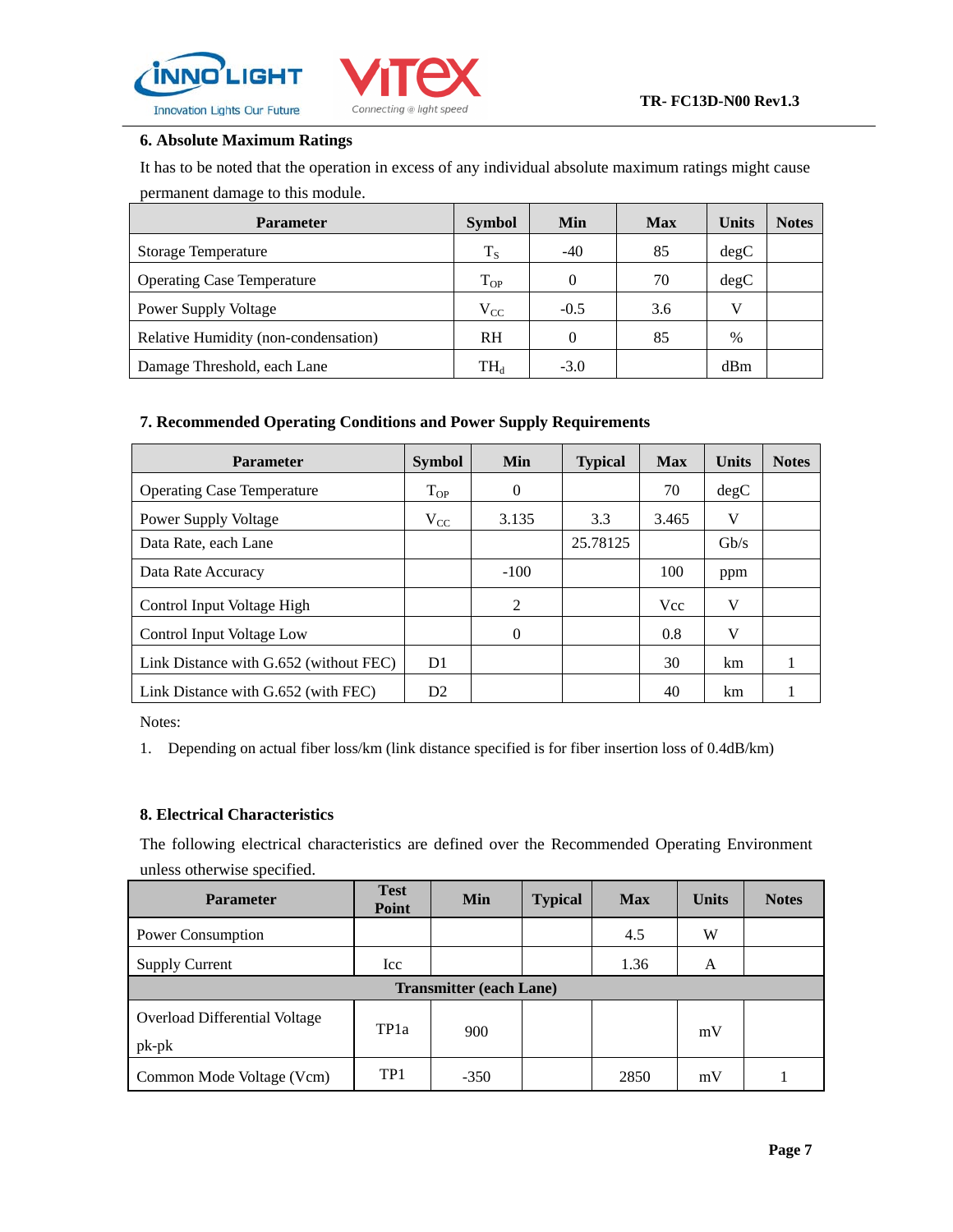



#### **TR- FC13D-N00 Rev1.3**

| Differential Termination<br><b>Resistance Mismatch</b>                                                    | TP1             |                                               | 10                                         | $\%$ | At 1MHz          |
|-----------------------------------------------------------------------------------------------------------|-----------------|-----------------------------------------------|--------------------------------------------|------|------------------|
| Differential Return Loss<br>(SDD11)                                                                       | TP1             |                                               | See CEI-<br>28G-VSR<br>Equation<br>$13-19$ | dB   |                  |
| Common Mode to Differential<br>conversion and Differential to<br>Common Mode conversion<br>(SDC11, SCD11) | TP1             |                                               | See CEI-<br>28G-VSR<br>Equation<br>13-20   | dB   |                  |
| <b>Stressed Input Test</b>                                                                                | TP1a            | See CEI-<br>28G-VSR<br>Section<br>13.3.11.2.1 |                                            |      |                  |
|                                                                                                           |                 | <b>Receiver (each Lane)</b>                   |                                            |      |                  |
| Differential Voltage, pk-pk                                                                               | TP4             |                                               | 900                                        | mV   |                  |
| Common Mode Voltage (Vcm)                                                                                 | TP <sub>4</sub> | $-350$                                        | 2850                                       | mV   | 1                |
| Common Mode Noise, RMS                                                                                    | TP4             |                                               | 17.5                                       | mV   |                  |
| Differential Termination<br><b>Resistance Mismatch</b>                                                    | TP4             |                                               | 10                                         | $\%$ | At 1MHz          |
| Differential Return Loss<br>(SDD22)                                                                       | TP4             |                                               | See CEI-<br>28G-VSR<br>Equation<br>$13-19$ | dB   |                  |
| Common Mode to Differential<br>conversion and Differential to<br>Common Mode conversion<br>(SDC22, SCD22) | TP4             |                                               | See CEI-<br>28G-VSR<br>Equation<br>13-21   | dB   |                  |
| Common Mode Return Loss<br>(SCC22)                                                                        | TP4             |                                               | $-2$                                       | dB   | $\boldsymbol{2}$ |
| Transition Time, 20 to 80%                                                                                | TP4             | 9.5                                           |                                            | ps   |                  |
| Vertical Eye Closure (VEC)                                                                                | TP4             |                                               | 5.5                                        | dB   |                  |
| Eye Width at $10^{-15}$ probability<br>(EW15)                                                             | TP4             | 0.57                                          |                                            | UI   |                  |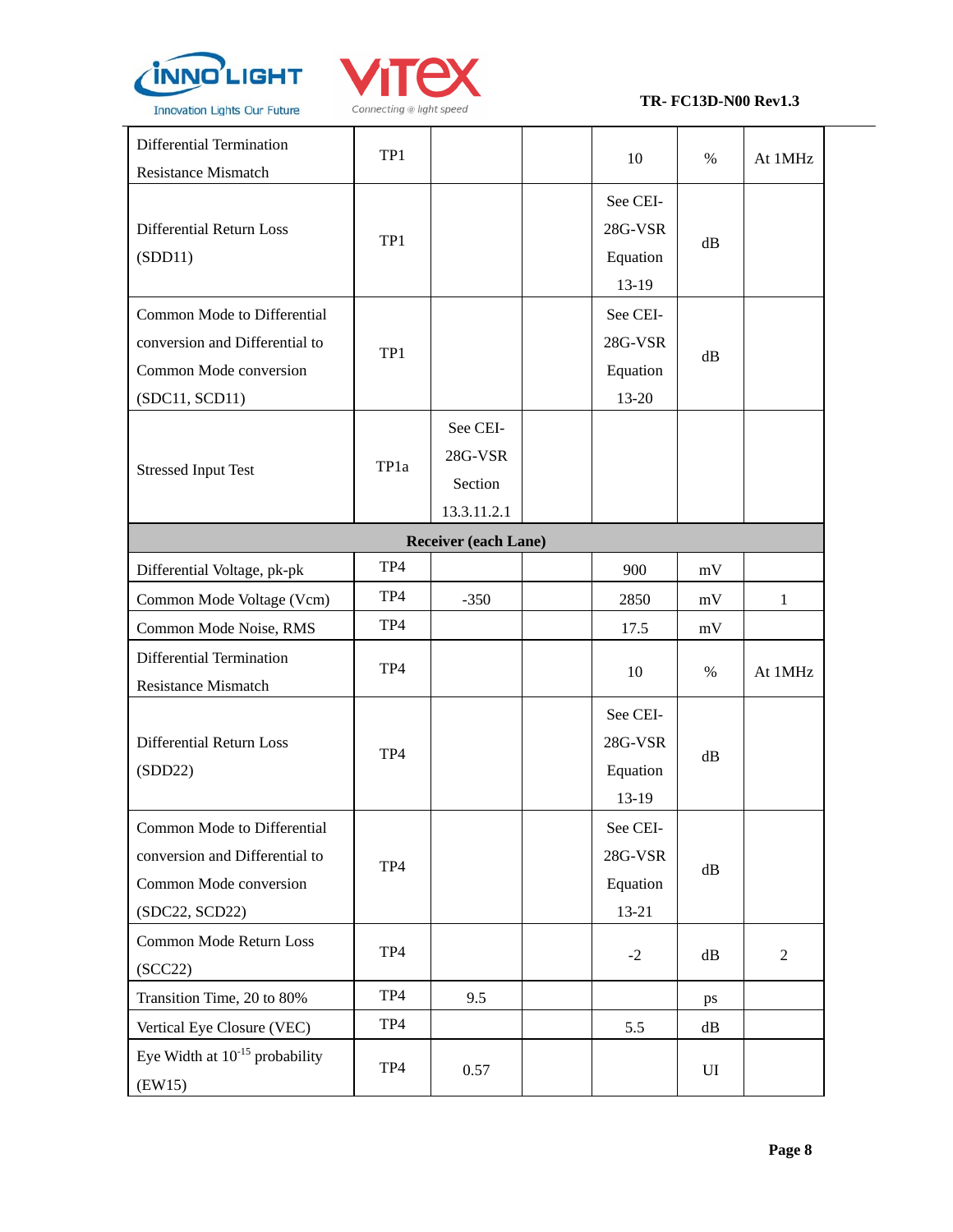



#### **TR- FC13D-N00 Rev1.3**

|  | Eye Height at $10^{-15}$ probability<br>EH <sub>15</sub> | TP <sub>4</sub> | າາດ<br>∠∠∪ |  |  | $\mathbf{v}$<br>m٧ |  |  |
|--|----------------------------------------------------------|-----------------|------------|--|--|--------------------|--|--|
|--|----------------------------------------------------------|-----------------|------------|--|--|--------------------|--|--|

#### Notes:

 $\mathsf{r}$ 

2. Vcm is generated by the host. Specification includes effects of ground offset voltage.

3. From 250MHz to 30GHz.

## **9. Optical Characteristics**

| <b>Ethernet 100GBASE-ER4 Lite</b>                                          |                 |                    |                |            |               |                |  |  |
|----------------------------------------------------------------------------|-----------------|--------------------|----------------|------------|---------------|----------------|--|--|
| <b>Parameter</b>                                                           | <b>Symbol</b>   | Min                | <b>Typical</b> | <b>Max</b> | <b>Units</b>  | <b>Notes</b>   |  |  |
|                                                                            | L <sub>0</sub>  | 1294.53            | 1295.56        | 1296.59    | nm            |                |  |  |
| Lane Wavelength                                                            | L1              | 1299.02            | 1300.05        | 1301.09    | nm            |                |  |  |
|                                                                            | L2              | 1303.54            | 1304.58        | 1305.63    | nm            |                |  |  |
|                                                                            | L <sub>3</sub>  | 1308.09            | 1309.14        | 1310.19    | nm            |                |  |  |
|                                                                            |                 | <b>Transmitter</b> |                |            |               |                |  |  |
| <b>SMSR</b>                                                                | <b>SMSR</b>     | 30                 |                |            | $\mathrm{dB}$ |                |  |  |
| <b>Total Average Launch Power</b>                                          | $P_T$           |                    |                | 10.5       | dBm           |                |  |  |
| Average Launch Power,<br>each Lane                                         | $P_{AVG}$       | $-2.9$             |                | 4.5        | dBm           | $\mathbf{1}$   |  |  |
| OMA, each Lane                                                             | $P_{OMA}$       | 0.1                |                | 4.5        | dBm           | $\overline{2}$ |  |  |
| Difference in Launch Power<br>between any Two Lanes (OMA)                  | Ptx,diff        |                    |                | 3.6        | dB            |                |  |  |
| Launch Power in OMA minus                                                  |                 |                    |                |            |               |                |  |  |
| <b>Transmitter and Dispersion Penalty</b>                                  |                 | $-0.65$            |                |            | dBm           |                |  |  |
| (TDP), each Lane                                                           |                 |                    |                |            |               |                |  |  |
| TDP, each Lane                                                             | <b>TDP</b>      |                    |                | 2.5        | dB            |                |  |  |
| <b>Extinction Ratio</b>                                                    | $\rm ER$        | 7                  |                |            | $\mathrm{dB}$ |                |  |  |
| $RIN_{20}OMA$                                                              | <b>RIN</b>      |                    |                | $-130$     | dB/Hz         |                |  |  |
| <b>Optical Return Loss Tolerance</b>                                       | <b>TOL</b>      |                    |                | 20         | dB            |                |  |  |
| <b>Transmitter Reflectance</b>                                             | $R_T$           |                    |                | $-12$      | $\mathrm{dB}$ |                |  |  |
| Average Launch Power OFF<br>Transmitter, each Lane                         | Poff            |                    |                | $-30$      | dBm           |                |  |  |
| Eye Mask{X1, X2, X3, Y1, Y2, Y3}<br>$\{0.25, 0.4, 0.45, 0.25, 0.28, 0.4\}$ |                 |                    |                |            |               |                |  |  |
|                                                                            | <b>Receiver</b> |                    |                |            |               |                |  |  |
| Damage Threshold, each Lane                                                | $TH_d$          | $-3.0$             |                |            | dBm           | 3              |  |  |
| Average Receive Power, each Lane                                           |                 | $-16.9$            |                | $-4.9$     | dBm           | for 30km       |  |  |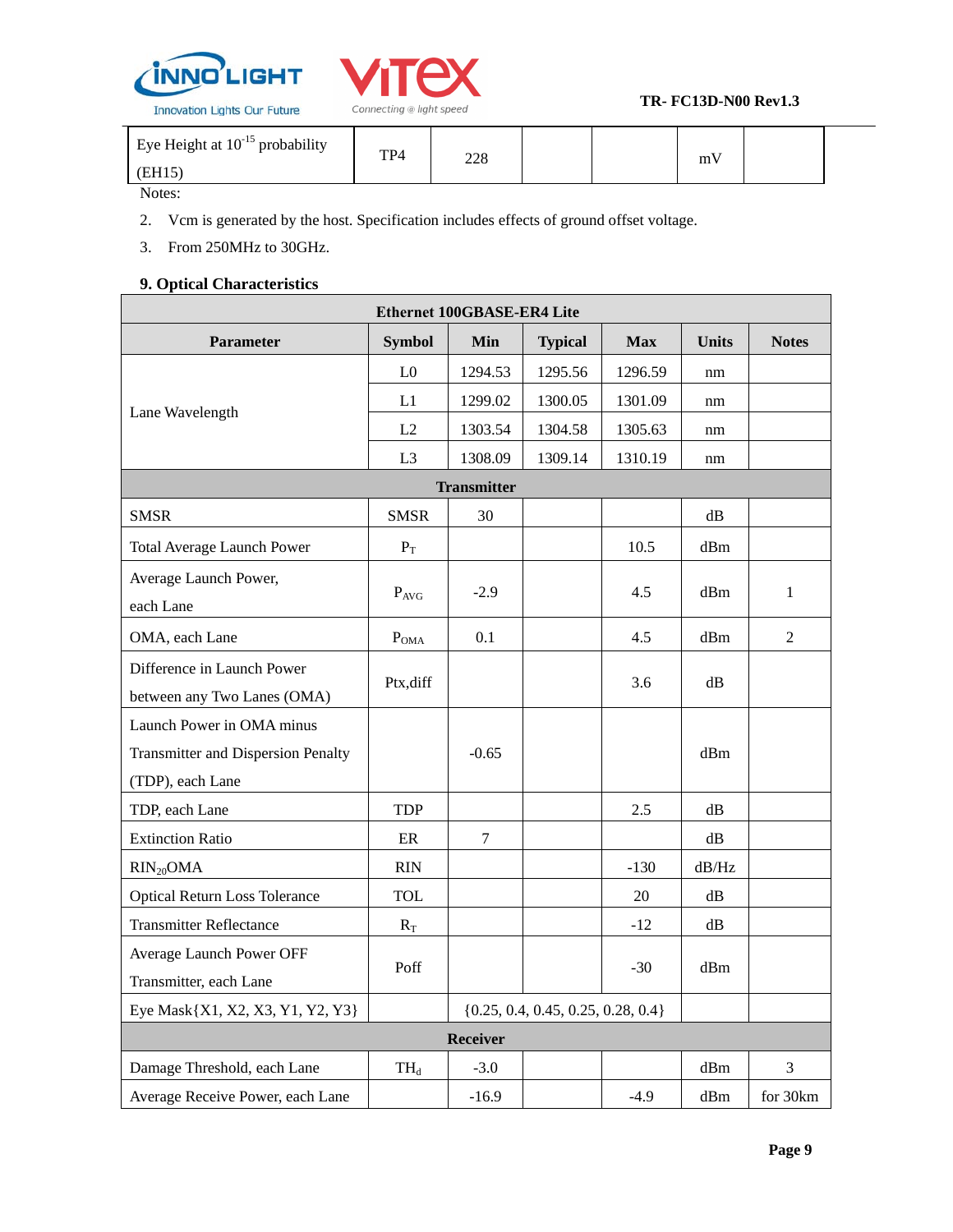



#### **TR- FC13D-N00 Rev1.3**

|                                                                           |                                                                |         |       |          |     | Link                         |
|---------------------------------------------------------------------------|----------------------------------------------------------------|---------|-------|----------|-----|------------------------------|
|                                                                           |                                                                |         |       |          |     | Distance                     |
| Average Receive Power, each Lane                                          |                                                                | $-20.9$ |       | $-4.9$   | dBm | for 40km<br>Link<br>Distance |
| Receive Power (OMA), each Lane                                            |                                                                |         |       | $-1.9$   | dBm |                              |
| Receiver Sensitivity (OMA), each<br>Lane                                  | SEN1                                                           |         |       | $-14.65$ | dBm | for BER<br>$= 1x10^{-12}$    |
| <b>Stressed Receiver Sensitivity</b><br>(OMA), each Lane                  |                                                                |         |       | $-12.65$ | dBm | for BER<br>$= 1x10^{-12}$    |
| Receiver Sensitivity (OMA), each<br>Lane                                  | SEN <sub>2</sub>                                               |         |       | $-18.65$ | dBm | for BER<br>$= 5x10^{-5}$     |
| <b>Stressed Receiver Sensitivity</b><br>(OMA), each Lane                  |                                                                |         |       | $-16.65$ | dBm | for BER<br>$= 5x10^{-5}$     |
| Receiver reflectance                                                      |                                                                |         |       | $-26$    | dB  |                              |
| Difference in Receive Power<br>between any Two Lanes (Average<br>and OMA) | Prx, diff                                                      |         |       | 3.6      | dB  |                              |
| <b>LOS Assert</b>                                                         | LOSA                                                           |         | $-26$ |          | dBm |                              |
| <b>LOS</b> Deassert                                                       | <b>LOSD</b>                                                    |         | $-24$ |          | dBm |                              |
| <b>LOS Hysteresis</b>                                                     | <b>LOSH</b>                                                    | 0.5     |       |          | dB  |                              |
| Receiver Electrical 3 dB upper<br>Cutoff Frequency, each Lane             | Fc                                                             |         |       | 31       | GHz |                              |
|                                                                           | <b>Conditions of Stress Receiver Sensitivity Test (Note 4)</b> |         |       |          |     |                              |
| Vertical Eye Closure Penalty, each<br>Lane                                |                                                                |         | 1.5   |          | dB  |                              |
| Stressed Eye J2 Jitter, each Lane                                         |                                                                |         | 0.3   |          | UI  |                              |
| Stressed Eye J9 Jitter, each Lane                                         |                                                                |         | 0.47  |          | UI  |                              |

Notes:

- 1. The minimum average launch power spec is based on ER not exceeding 9.5dB and transmitter OMA higher than 0.1dBm.
- 2. Even if the TDP < 0.75 dB, the OMA min must exceed the minimum value specified here.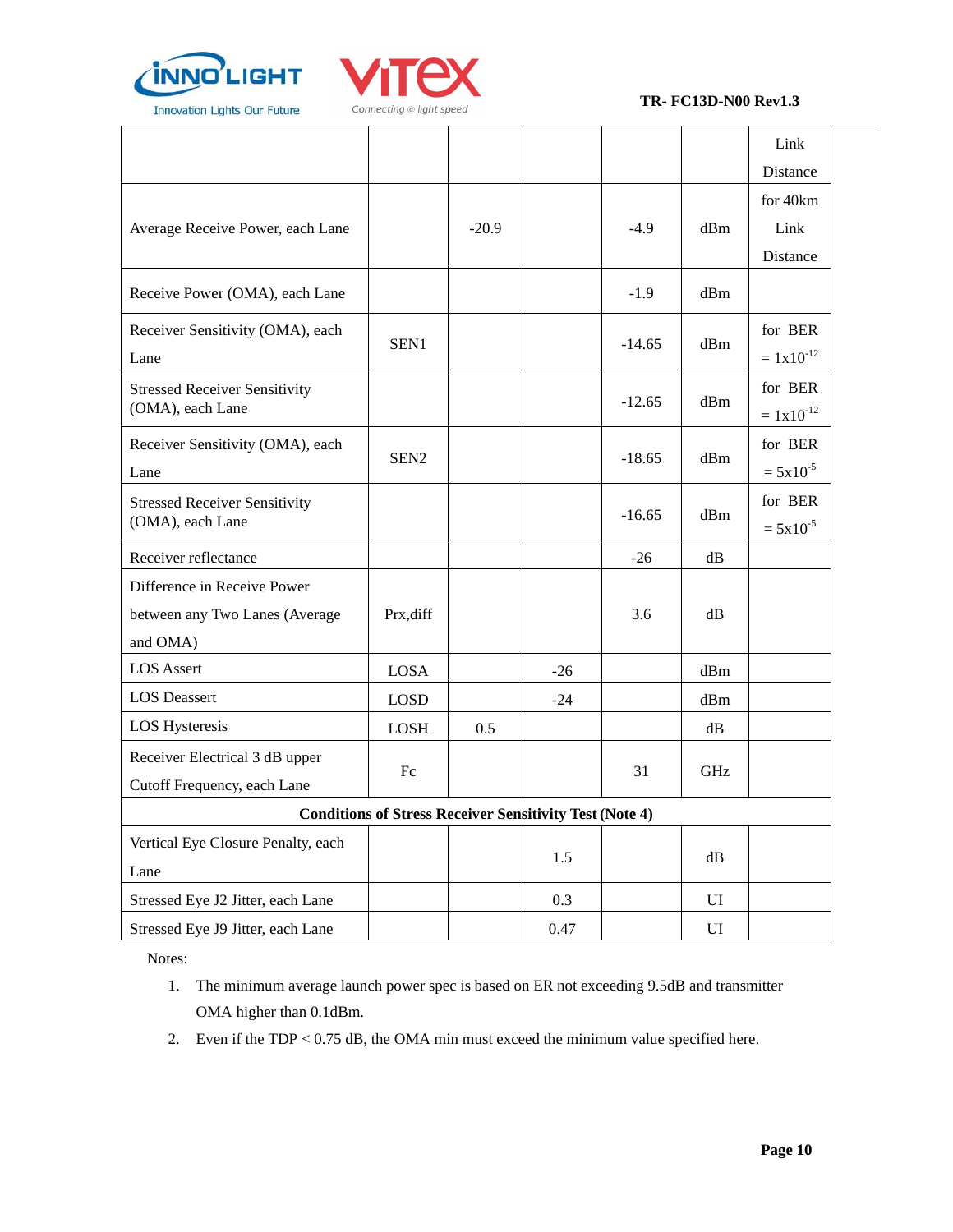



- 3. The receiver shall be able to tolerate, without damage, continuous exposure to a modulated optical input signal having this power level on one lane. The receiver does not have to operate correctly at this input power.
- 4. Vertical eye closure penalty, stressed eye J2 jitter, and stressed eye J9 jitter are test conditions for measuring stressed receiver sensitivity. They are not characteristics of the receiver.

#### **10. Digital Diagnostic Functions**

The following digital diagnostic characteristics are defined over the normal operating conditions unless otherwise specified.

| <b>Parameter</b>                           | <b>Symbol</b> | Min     | <b>Max</b> | <b>Units</b> | <b>Notes</b>                        |
|--------------------------------------------|---------------|---------|------------|--------------|-------------------------------------|
| Temperature monitor<br>absolute error      | DMI_Temp      | $-3$    | $+3$       | degC         | Over operating<br>temperature range |
| Supply voltage monitor<br>absolute error   | DMI_VCC       | $-0.1$  | 0.1        | V            | Over full operating<br>range        |
| Channel RX power monitor<br>absolute error | DMI RX Ch     | $-2$    | 2          | dB           |                                     |
| <b>Channel Bias current</b><br>monitor     | DMI Ibias Ch  | $-10\%$ | 10%        | mA           |                                     |
| Channel TX power monitor<br>absolute error | DMI TX Ch     | $-2$    | 2          | dB           |                                     |

Notes:

1. Due to measurement accuracy of different single mode fibers, there could be an additional +/-1 dB fluctuation, or a +/- 3 dB total accuracy.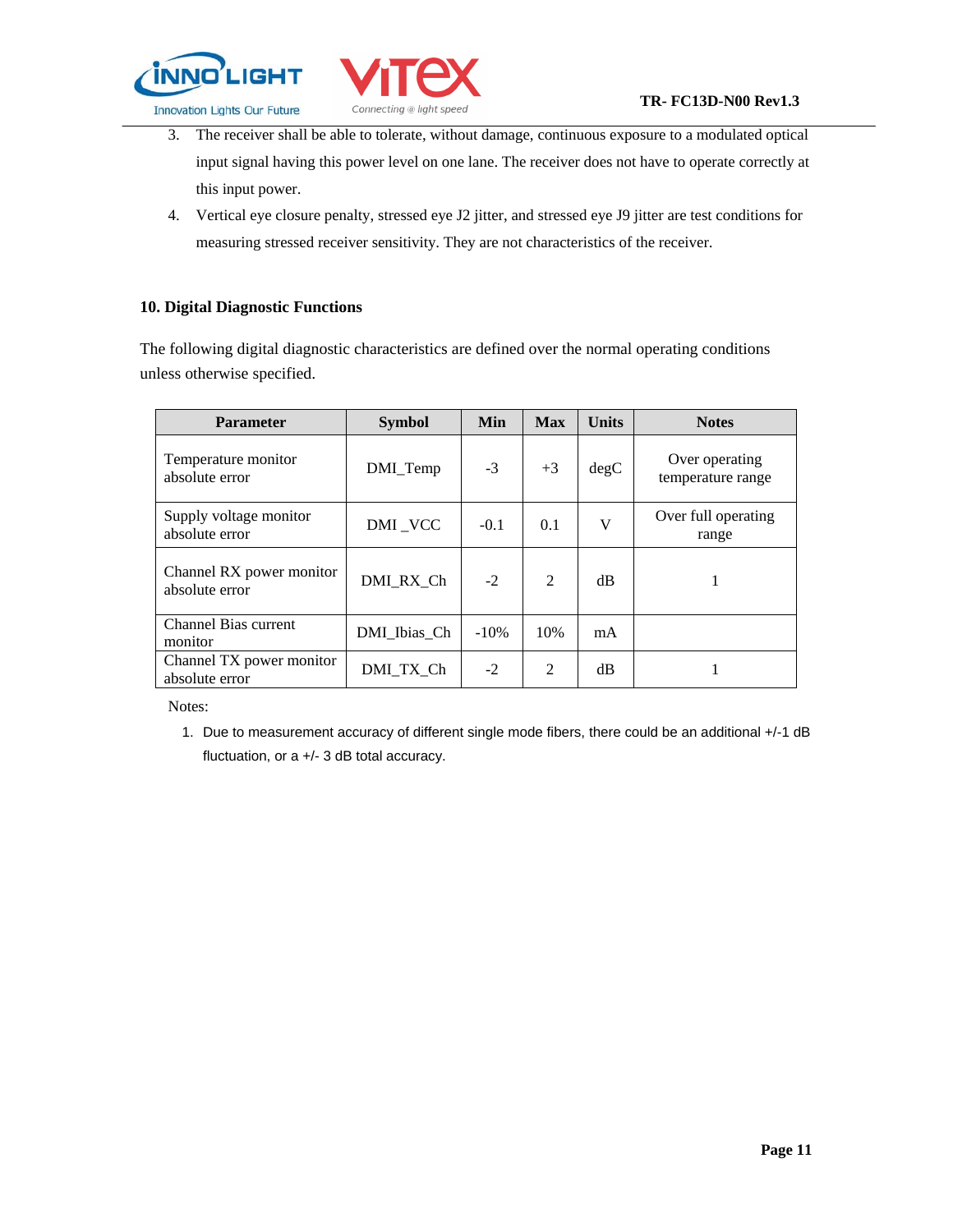



#### **11. Mechanical Dimensions**



**Figure 4. Mechanical Outline**

#### **12. ESD**

This transceiver is specified as ESD threshold 1kV for SFI pins and 2kV for all other electrical input pins, tested per MIL-STD-883, Method 3015.4 /JESD22-A114-A (HBM). However, normal ESD precautions are still required during the handling of this module. This transceiver is shipped in ESD protective packaging. It should be removed from the packaging and handled only in an ESD protected environment.

#### **13. Laser Safety**

This is a Class 1 Laser Product according to EN 60825-1:2014. This product complies with 21 CFR 1040.10 and 1040.11 except for deviations pursuant to Laser Notice No. 50, dated (June 24, 2007).

Caution: Use of controls or adjustments or performance of procedures other than those specified herein may result in hazardous radiation exposure.